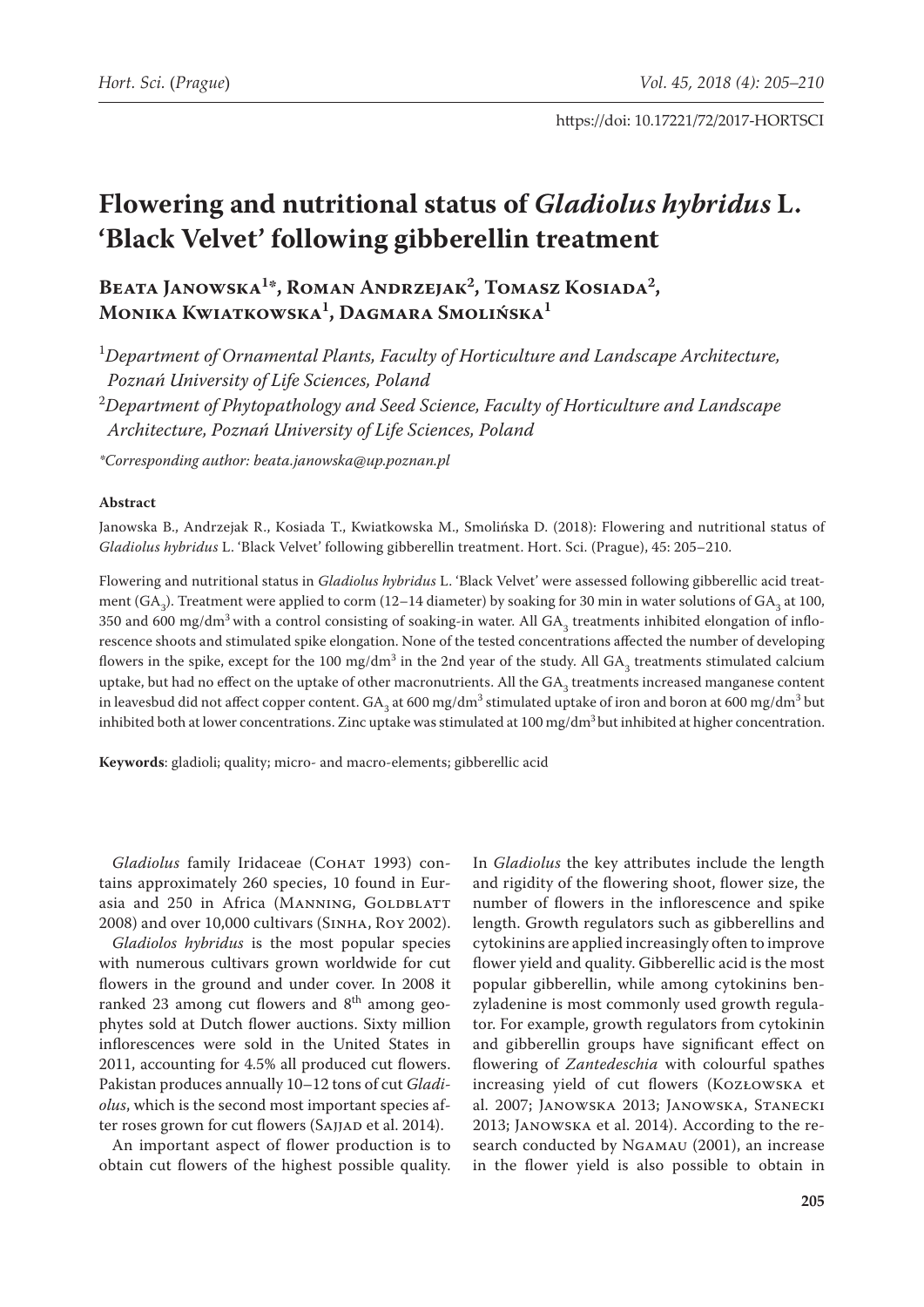*Zantedeschia aethiopica* by application of a mixture of  $BA+GA_3$ . Pogroszewska and Sadkowska (2008b) report that benzyladenine in *Liatris spicata* 'Alba', foliage-applied at a concentration of  $400 \mathrm{\ mg/dm^3}$  in plants grown in an unheated plastic tunnel and in the soil, increased the number and fresh weight of inflorescence shoots. Similarly, in *Campanula persicifolia* 'Alba', benzyladenine at the same concentration increases the number of 1<sup>st-</sup>order lateral shoots (POGROSZEWSKA, SADKOWSKA 2008a). In turn, in *Astilbe* × *arendsii* 'Amethyst' plants grown in the soil, foliage-applied benzyladenine at a concentration of 200 mg/dm<sup>3</sup> increased the yield of inflorescence shoots (Pogroszewska and SADKOWSKA 2007).

The aim of this study was to assess flowering and nutritional status of *Gladiolus hybridus* 'Black Velvet' following the application of gibberellic acid in corm soaking - most effective method of using growth regulators in geophytes.

# **MATERIAL AND METHODS**

Analyses were conducted in 2015 and 2016 at the Department of Ornamental Plants, the Poznan University of Life Sciences. Flowering and the nutritional status in *Gladiolus hybridus* L. 'Black Velvet' were assessed following gibberellic acid treatment.

Cv. 'Black Velvet' used in the study has long shoots and compact inflorescences built out of violet flowers. Its tubers with very good health are reproduced in Poland.

Prior to planting corms of 12–14 cm in diameter were soaked for 30 min in water solutions of gibberellic acid  $(GA_3)$  at 100, 350 and 600 mg/dm<sup>3</sup>. The control comprised corms soaked in water. One treatment (year  $\times$  gibberellic acid concentration) consisted of 10 plants (2 replications, of 5 plants each).

After slight desiccation corms were planted to openwork crates of  $14 \text{ dm}^3$  filled with peat substrate of pH 6.2 supplemented with Osmocote Plus mixed fertilizer  $(3-4M)$  at 3 g/dm<sup>3</sup>. Five corms were planted in each crate. Plants grown in the greenhouse were watered regularly. Fertilization was started after 4 weeks of cultivation. Peters Professional (20:20:20) mixed fertilizer containing micro- and macronutrients was applied at concentration 0.2%. Plants were fertilized once a week.

Inflorescence shoots were cut above the second leaf when two bottom flowers in the spike opened.

The recorded parameters included the length of the inflorescence shoot measured from the substrate surface, the length of the inflorescence and the number of flowers in the inflorescence. Contents of macronutrients (nitrogen, phosphorus, potassium, calcium, magnesium) and micronutrients (iron, manganese, zinc, copper, boron) were assayed in leaves.

In each treatment leaf tips of 10 cm in length were collected for chemical analyses. They were dried at a temperature of 45–50°C and then ground. To determine the total contents of nitrogen, phosphorus, potassium, calcium and magnesium, they were mineralised in concentrated sulphuric acid. The nutrient contents were determined using the following methods: total  $N$  – the distillation method after Kjeldahl on a Parnas-Wagner apparatus, P – the colorimetric method with ammonium molybdate (after Schillak), and K, Ca, Mg – atomic absorption spectrometry (AAS). To determine total iron, manganese, zinc, boron and copper, the leaves were mineralised in a mixture of nitric and perchloric acids (3:1, v:v) (Kamińska et al. 1972). After mineralization Fe, Mn, Zn, B and Cu contents were assayed by the AAS method (on a Carl Zeiss Jena apparatus).

Results were analysed statistically using the twoway analysis of variance. Means were clustered using the Duncan test at the significance level  $\alpha$  = 0.05.

## **RESULTS**

A comparison of inflorescence shoot length in *Gladiolus hybridus* 'Black Velvet' showed that corms soaked in gibberellic acid in both years of the study produced significantly shorter inflorescence shoots (Table 1). In the first year of the study the shortest inflorescence shoots grew from plants, which corms were soaked using  $GA_3$  at 100 and 350 mg/dm3 . Following the application of gibberellic acid at  $600 \text{ mg}/ \text{ dm}^3$  inflorescence shoots were significantly longer, although they were still by 10.3 cm shorter than those of the control plants. In the second year of the study the shortest inflorescence shoots were recorded in the treatment, in which corms were soaked in gibberellic acid at  $350 \text{ mg/dm}^3$ .

Gibberellic acid treatment had a significant effect on spike length in cv. 'Black Velvet' in both years of the study (Table 1). Significantly shortest inflorescence shoots in both years of the study were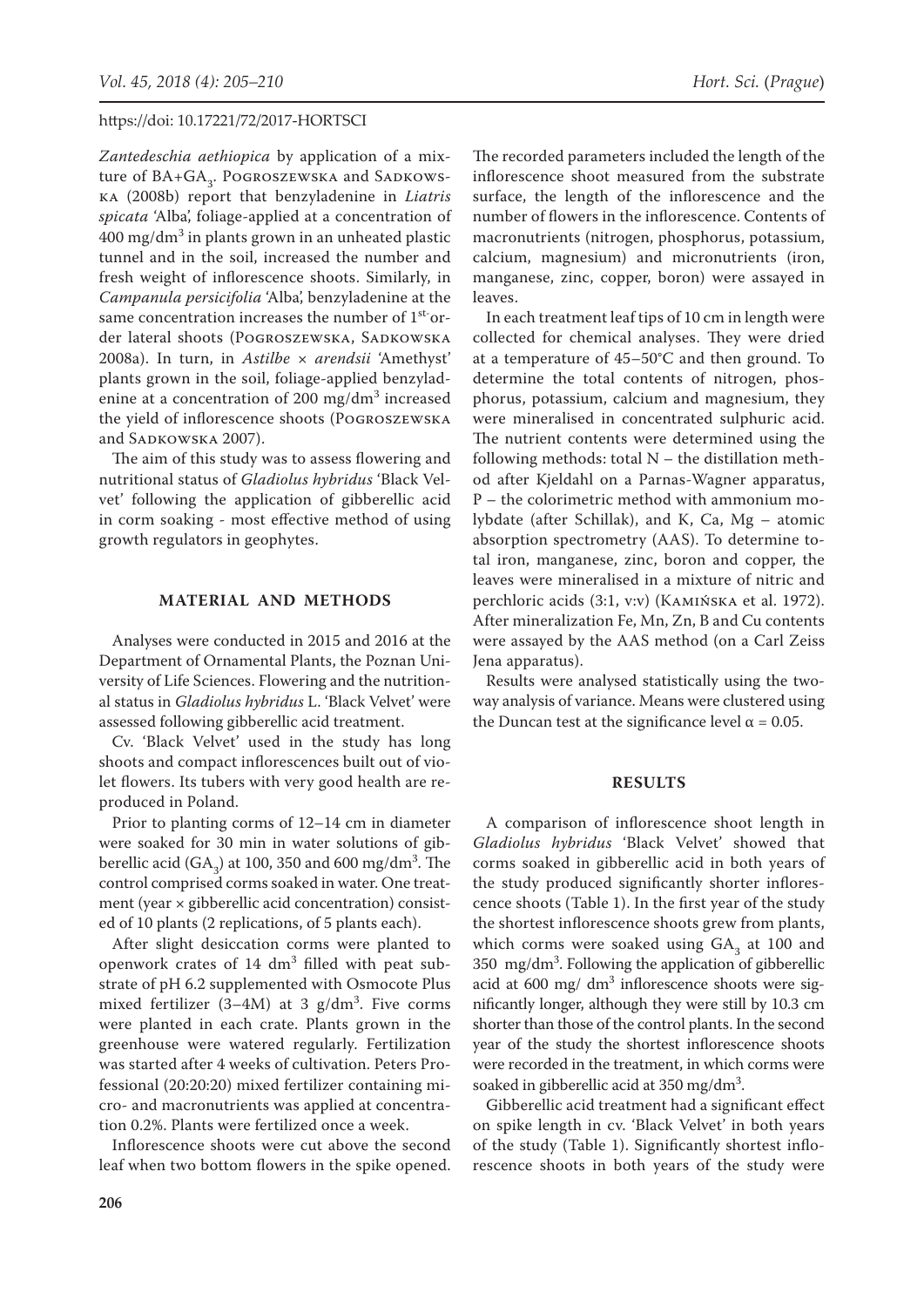| Concentration of<br>$GA_{3}$ (mg/dm <sup>3</sup> ) | 2015                                  | 2016               |
|----------------------------------------------------|---------------------------------------|--------------------|
|                                                    | Length of inflorescence stems<br>(cm) |                    |
| $\mathbf{0}$                                       | $108.1^d$                             | $109.6^{d}$        |
| 100                                                | 92.9 <sup>a</sup>                     | 100.3 <sup>c</sup> |
| 350                                                | $91.5^{\circ}$                        | $98.0^{b}$         |
| 600                                                | $97.8^{b}$                            | 101.0 <sup>c</sup> |
|                                                    | Length of inflorescence (cm)          |                    |
| 0                                                  | 26.9 <sup>a</sup>                     | $26.0^{\rm a}$     |
| 100                                                | $29.0^{b}$                            | $30.3^{b}$         |
| 350                                                | $30.4^{b}$                            | 30.6 <sup>b</sup>  |
| 600                                                | 33.2 <sup>c</sup>                     | 34.6 <sup>c</sup>  |
|                                                    | Number of flower in inflores-         |                    |
|                                                    | cence                                 |                    |
| $\Omega$                                           | $11.5^{b}$                            | 9.0 <sup>a</sup>   |
| 100                                                | $12.5^{b}$                            | $12.0^{b}$         |
| 350                                                | $11.3^{\rm b}$                        | 8.7 <sup>a</sup>   |
| 600                                                | $10.7^{b}$                            | 8.7 <sup>a</sup>   |

Table 1. Effect of gibberellic acid on quality of *Gladiolus hybridus* 'Black Velvet'

means followed by the same letter do not differ significantly at  $p = 0.05$ 

found in control plants. Gibberellic acid applied at the tested concentrations caused a significant elongation of inflorescences, with the longest inflorescences recorded in plants, which corms were soaked in  $GA_3$  at a dose of 600 mg/dm<sup>3</sup>.

A comparison of the number of flowers developing in the spike showed that only in the second year of the study after gibberellic acid treatment at 100 mg/dm<sup>3</sup> their number was greater than in the other treatments. However, their numbers were comparable in all the treatments in the first year of analyses (Table 1).

When comparing macronutrient contents in leaves of cv. 'Black Velvet' following gibberellic acid treatment it was found that only in the case of calcium this growth regulator had a significant effect on the uptake of this nutrient by plants (Table 2). In both years of the study leaves of plants growing from corms soaked in  $GA_3$  at 100–600 mg/dm<sup>3</sup> contained significantly greater amounts of Ca in comparison to its levels in leaves of control plants, while no differences were found between treatments differing in the applied gibberellic acid concentrations.

A significant effect on iron content in leaves of cultivar 'Black Velvet' was found both for the year of the study and the concentration of gibberellic acid (Table 3). Despite varying levels of iron in the

#### https://doi: 10.17221/72/2017-HORTSCI

control leaves in both years of the study an analogous variation was observed in the content of this nutrient. Following the application of gibberellic acid at  $100$  and  $350 \text{ mg/dm}^3$  iron content decreased in comparison to its levels in the control leaves. The lowest levels of iron were recorded in the treatment with  $GA_3$  applied at 350 mg/dm<sup>3</sup>. In turn, corm soaking in a gibberellic acid solution at  $600 \text{ mg/dm}^3$  resulted in a significant increase in iron content in leaves.

The concentration of gibberellic acid was the only factor having a significant effect on manganese content in leaves of the tested cultivar (Table 3). Significantly the lowest amounts of manganese were recorded in leaves of control plants. Manganese content in leaves increased significantly fol-

Table 2. Effect of gibberellic acid on content of macroelements in the leaves of the *Gladiolus hybridus* 'Black Velvet' (% d.w.)

| Concentration of             | 2015              | 2016                |  |
|------------------------------|-------------------|---------------------|--|
| $GA_3$ (mg/dm <sup>3</sup> ) | Nitrogen          |                     |  |
| $\mathbf{0}$                 | 2.67 <sup>a</sup> | 2.89 <sup>a</sup>   |  |
| 100                          | 2.77 <sup>a</sup> | 2.82 <sup>a</sup>   |  |
| 350                          | 2.69 <sup>a</sup> | 2.90 <sup>a</sup>   |  |
| 600                          | 2.67 <sup>a</sup> | 2.90 <sup>a</sup>   |  |
|                              | Phosphorus        |                     |  |
| $\overline{0}$               | 0.47 <sup>a</sup> | $0.50^{\rm a}$      |  |
| 100                          | 0.46 <sup>a</sup> | 0.58 <sup>a</sup>   |  |
| 350                          | $0.44^{\rm a}$    | $0.55^{\rm a}$      |  |
| 600                          | 0.44 <sup>a</sup> | 0.51 <sup>a</sup>   |  |
|                              | Potassium         |                     |  |
| $\overline{0}$               | $2.53^{\circ}$    | 2.66 <sup>a</sup>   |  |
| 100                          | $2.73^{a}$        | 2.72 <sup>a</sup>   |  |
| 350                          | 2.59 <sup>a</sup> | $2.64^{\mathrm{a}}$ |  |
| 600                          | $2.55^{\rm a}$    | 2.82 <sup>a</sup>   |  |
|                              | Calcium           |                     |  |
| $\overline{0}$               | 0.69 <sup>a</sup> | 0.67a               |  |
| 100                          | $0.82^{b}$        | 0.81 <sup>b</sup>   |  |
| 350                          | 0.87 <sup>b</sup> | 0.80 <sup>b</sup>   |  |
| 600                          | $0.83^{b}$        | $0.85^{b}$          |  |
|                              | Magnesium         |                     |  |
| $\mathbf{0}$                 | 0.23 <sup>a</sup> | $0.22^a$            |  |
| 100                          | $0.24^{a}$        | $0.24^{a}$          |  |
| 350                          | 0.22 <sup>a</sup> | 0.21 <sup>a</sup>   |  |
| 600                          | $0.25^{\rm a}$    | $0.23^{a}$          |  |

means followed by the same letter do not differ significantly at  $p = 0.05$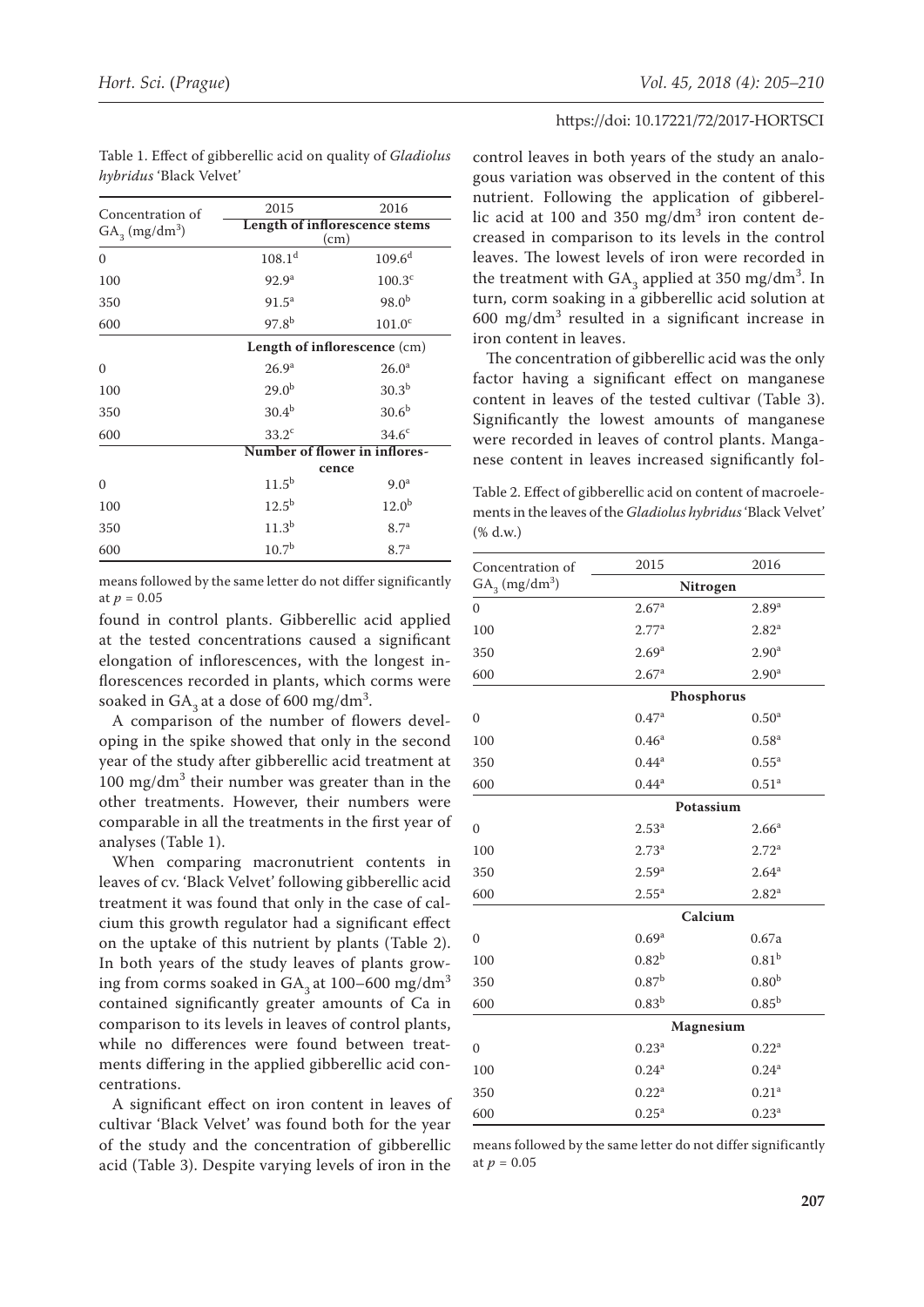Table 3. Effect of gibberellic acid on content of microelements in the leaves of the *Gladiolus hybridus* 'Black Velvet'  $(mg/kg<sup>1</sup>$  in d.w.).

| Concentration of               | 2015                  | 2016                  |  |
|--------------------------------|-----------------------|-----------------------|--|
| $GA_{3}$ (mg/dm <sup>3</sup> ) | Iron                  |                       |  |
| $\overline{0}$                 | $267.40$ <sup>f</sup> | $184.61$ <sup>d</sup> |  |
| 100                            | 173.20 <sup>c</sup>   | $142.43^{b}$          |  |
| 350                            | $111.41^a$            | $110.70^a$            |  |
| 600                            | 275.33 <sup>g</sup>   | $219.51^e$            |  |
|                                | Manganese             |                       |  |
| $\theta$                       | 88.61 <sup>a</sup>    | 87.12 <sup>a</sup>    |  |
| 100                            | 93.80 <sup>b</sup>    | $93.41^{b}$           |  |
| 350                            | $96.32^c$             | $94.63^{b}$           |  |
| 600                            | 102.01 <sup>d</sup>   | 95.50 <sup>b</sup>    |  |
|                                | Zinc                  |                       |  |
| $\overline{0}$                 | $20.43^e$             | $17.62^c$             |  |
| 100                            | $20.41^e$             | 17.31 <sup>c</sup>    |  |
| 350                            | $18.72^{d}$           | 12.90 <sup>a</sup>    |  |
| 600                            | 18.62 <sup>d</sup>    | $14.10^{b}$           |  |
|                                | Copper                |                       |  |
| $\Omega$                       | 6.66 <sup>a</sup>     | $11.71^{b}$           |  |
| 100                            | 6.25 <sup>a</sup>     | $11.73^{b}$           |  |
| 350                            | 6.47a                 | $12.40^{b}$           |  |
| 600                            | 6.59 <sup>a</sup>     | $11.90^{b}$           |  |
|                                | Boron                 |                       |  |
| $\overline{0}$                 | $65.50$ <sup>f</sup>  | $60.90^{\circ}$       |  |
| 100                            | $50.40^{d}$           | $29.60^{b}$           |  |
| 350                            | 37.00 <sup>c</sup>    | $20.70^{\text{a}}$    |  |
| 600                            | 74.50 <sup>g</sup>    | 72.20g                |  |

means followed by the same letter do not differ significantly at  $p = 0.05$ 

lowing gibberellic acid treatment using the tested concentrations. In 2015 the higher the concentration of gibberellic acid, the greater the content of Mn detected in leaves. In 2016 no differences were recorded between the applied concentrations of gibberellic acid, with Mn content in leaves 6.3- to 8.4-fold greater than in the control plants.

Zinc content in leaves of cultivar 'Black Velvet' depended significantly on the year of the study and on the concentration of gibberellic acid (Table 3). In the first year of the study significantly highest zinc content was detected in leaves of the control plants and in those from plants which developed from corms soaked in gibberellic acid at a concentration of 100 mg/dm<sup>3</sup>. Significantly lower values of this nutrient in leaves were recorded following the ap-

plication of gibberellic acid at 350 and 600 mg/dm<sup>3</sup>. In the second year of the analyses, although the content of zinc in the control leaves was significantly lower than in the first year a similar dependence was found, since zinc content in leaves of the control and those of plants growing from corms soaked in a gibberellic acid solution at  $100 \text{ mg/dm}^3$ was significantly highest. In turn, following the application of gibberellic acid at 350 and 100 mg/dm<sup>3</sup> a significant decrease was observed in the content of this nutrient, with the lowest value recorded in the treatment with gibberellic acid concentration of  $350 \text{ mg/dm}^3$ . Copper content in leaves depended significantly

only on the year of the study (Table 3). Irrespective of the gibberellic acid concentration a significantly greater Cu content was recorded in the second year of the study.

Boron content in leaves of *Gladiolus* 'Black Velvet' depended significantly on the year of the study and on the concentration of gibberellic acid (Table 3). The application of gibberellic acid at 100 and  $350 \text{ mg/dm}^3$  in both years of the study significantly reduced contents of this nutrient in leaves in comparison to the control treatment. Despite significant differences in boron content in leaves of the control plants in both years of the study, this dependence was similar: significantly lowest boron contents were recorded in the treatments with gibberellic acid treatment at 350 mg/dm<sup>3</sup>, while they were significantly greater, although lower than in the control, with the gibberellic acid concentration of 100 mg/dm<sup>3</sup>. Significantly greatest boron concentrations in both years of the study were found in the treatments, in which gibberellic acid was applied at  $600 \text{ mg/dm}^3$ .

## **DISCUSSION**

In this study corm soaking in gibberellic acid applied at 100-600 mg/dm<sup>3</sup> in *Gladiolus hybridus* 'Black Velvet' inhibited the elongation of inflorescence shoots, while it stimulated inflorescence elongation. Although gibberellic acid is a growth regulator responsible first of all for elongation growth, its effect is to a considerable extent dependent on the species, cultivar, concentration and method of application, as it was shown in this study. In the case of ornamental plants grown *in vivo* the effect of GA<sub>2</sub> may be positive or negative. SAJID et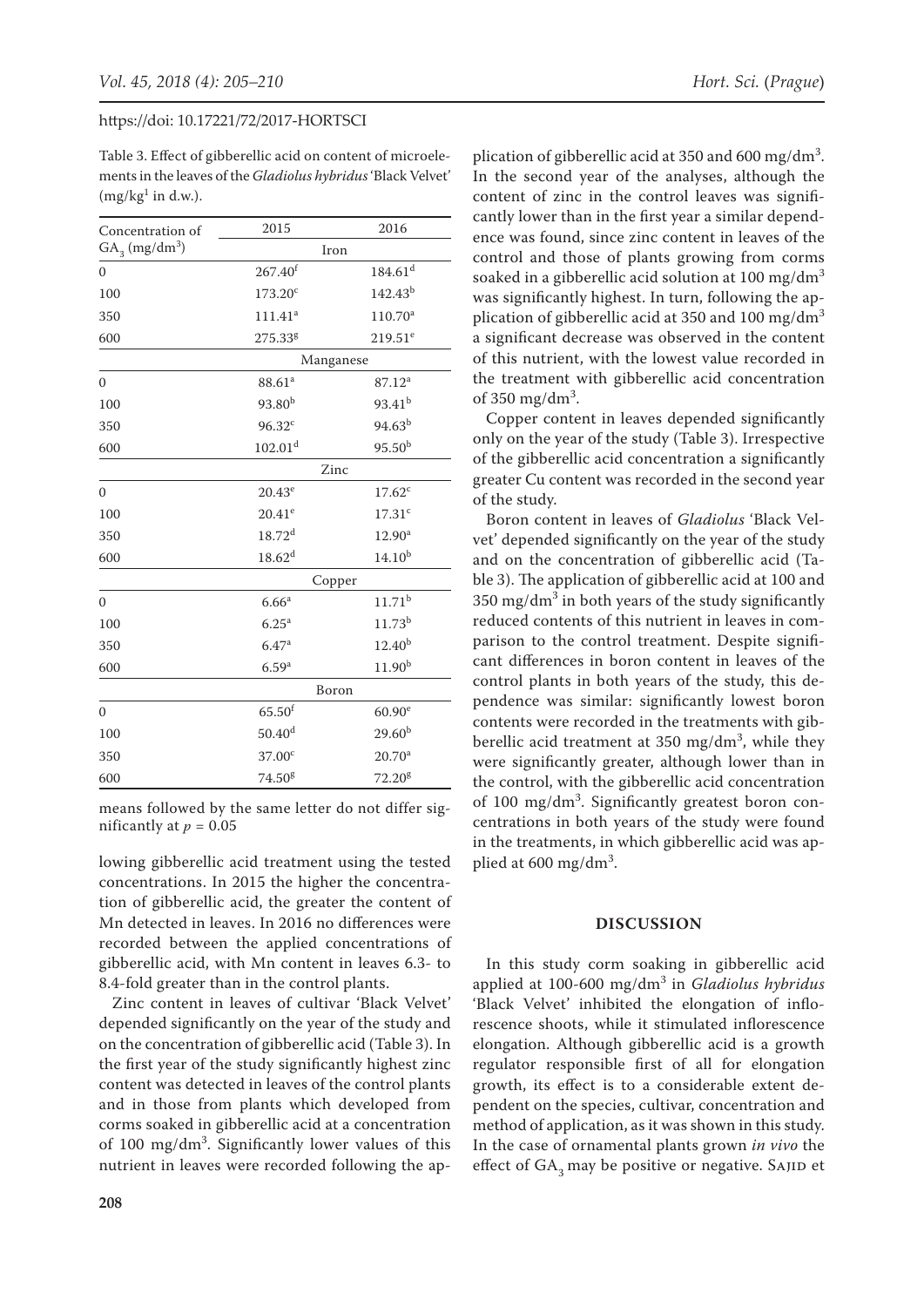al. (2015) reported that spraying of *Gladiolus grandiflorus* leaves with gibberellic acid at a concentration of 25, 50 and 100 mg/d $\text{m}^3$  stimulates growth of inflorescence shoots. The longest inflorescence shoots were found in the treatment with gibberellic acidy applied at 100 mg/dm<sup>3</sup>. Moreover, gibberellic acid at a concentration of 50 and 100 mg/dm<sup>3</sup> stimulated spike elongation and flower development. Shoot and inflorescence elongation following gibberellic acid treatment in *Gladiolus* 'H.B.Pitt' was observed by Sable et al. (2015). These authors also reported that in that cultivar gibberellic acid applied at a concentration of  $100-200$  mg/mg<sup>3</sup> stimulated flower development, while its concentration of 200 mg/dm<sup>3</sup> caused considerable elongation of inflorescences. The advantageous effect of gibberellic acid on the length of shoots and inflorescences and on flower development in *Gladiolus* 'White Prosperity' was reported by SAJJAD et al. (2014).

In this study gibberellic acid in cultivar 'Black Velvet' stimulated calcium uptake, while it had no effect on the uptake of other macronutrients. Different results were obtained by SAJJAD et al. (2014). Those authors showed that in *Gladiolus* 'White Prosperity' gibberellic acid applied at a concentration of  $100-1,000$  mg/dm<sup>3</sup> stimulates uptake of phosphorus and potassium, while it inhibits uptake of nitrogen at the simultaneous highly advantageous effect on contents of chlorophyll, carotenoids and saccharides. In the opinion of many authors growth regulators stimulate nutrient uptake and participate in their distribution and accumulation (Meuwly, Pilet 1991; Svenson 1992; Ali et al. 2008). This is partly confirmed by a study by Nowak and WRÓBEL (2015). These authors showed an increase in the contents of calcium, potassium and magnesium and a decrease in nitrate nitrogen content in seeds of *Glycine max* following the application of indole-3-butyric acid, 6-benzylaminopurine as well as a mixture of these growth regulators. Moreover, BAP has an advantageous effect on contents of Ca and Mg. In the opinion of Sosnowski et al. (2014), auxins and cytokinins contained in the commercial preparation Kelpak SL stimulate uptake of phosphorus and potassium by *Medicago* plants*.*

Micronutrients play a key role in metabolic and physiological processes of plants. It also needs to be stressed that they affect to a greater extent yield quality (Khosa et al. 2011) rather than its volume (Lahijie 2012). Micronutrients are contained in proteins and they serve as catalysts (Lahijie 2012). This study

showed that micronutrient uptake was influenced by gibberellic acid, while its efficacy was dependent on the applied concentration. It was confirmed that gibberellic acid at the tested concentrations caused increased contents of manganese in leaves of *Gladiolus*  'Black Velvet', at the same time having no effect on copper content. Manganese in plants activates decarboxylases, dehydrogenases as well as other enzymes. It also participates in reactions of water decomposition and oxygen release in the process of photosynthesis, in the synthesis of chlorophyll as well as metabolism of proteins, carbohydrates and lipids (Grusak 2001). In turn, copper found in chlorophylls participates in photosynthesis, respiration, cell wall lignifications, as well as metabolism of nitrogen compounds, proteins and carbohydrates (Grusak 2001). Results of these studies are confirmed by a study of Sosnowski et al. (2014). These authors observed a similar dependence in *Medicago*, except for the fact that in their experiments they applied auxins and cytokinins contained in Kelpak SL.

This study showed that gibberellic acid at a concentration of  $600 \, \text{mg/dm}^3$  stimulated uptake of iron and boron, while at a concentration of 100 and 350 mg/dm<sup>3</sup> it inhibited them and at 100 mg/dm<sup>3</sup> it stimulated zinc uptake, whereas at 350–600 mg/ dm<sup>3</sup> it inhibited it. MUKESH et al. (2001) reported that foliar application of zinc, copper and iron at a concentration of 250, 500 and  $1000 \text{ mg/dm}^3$  improves quality of *Gladiolus.* In turn, Sosnowski et al. (2014) reported that in *Medicago* plants spraying of growth regulators has an advantageous effect on zinc content. According to Kochian (1991), the capacity of plants to obtain optimal nutrient levels is dependent on nutrient contents in the substrate and the presence of a respective transport protein. Grusak (2001) indicated an important role of biotic factors in the intensity of nutrient uptake.

#### **References**

- Ali B., Hayat S., Hasan S., Ahmad A. **(**2008): A comparative effect of IAA and 4-Cl-IAA on growth, nodulation and nitrogen fixation in *Vigna radiata* (L.) Wilczek. Acta Physiologiae Plantarum, 30: 35–41.
- Cohat J. (1993): *Gladiolus*. In: de Hertogh A., le Nard M. (eds): The Physiology of Flower Bulbs. Amsterdam-London-New York-Tokyo, Elsevier: 207–320.
- Grusak M.A. (2001): Plant macro- and micronutrient minerals. Encyclopedia of Life Sciences. Nature Publishing Group, [www.els.net](http://www.els.net).